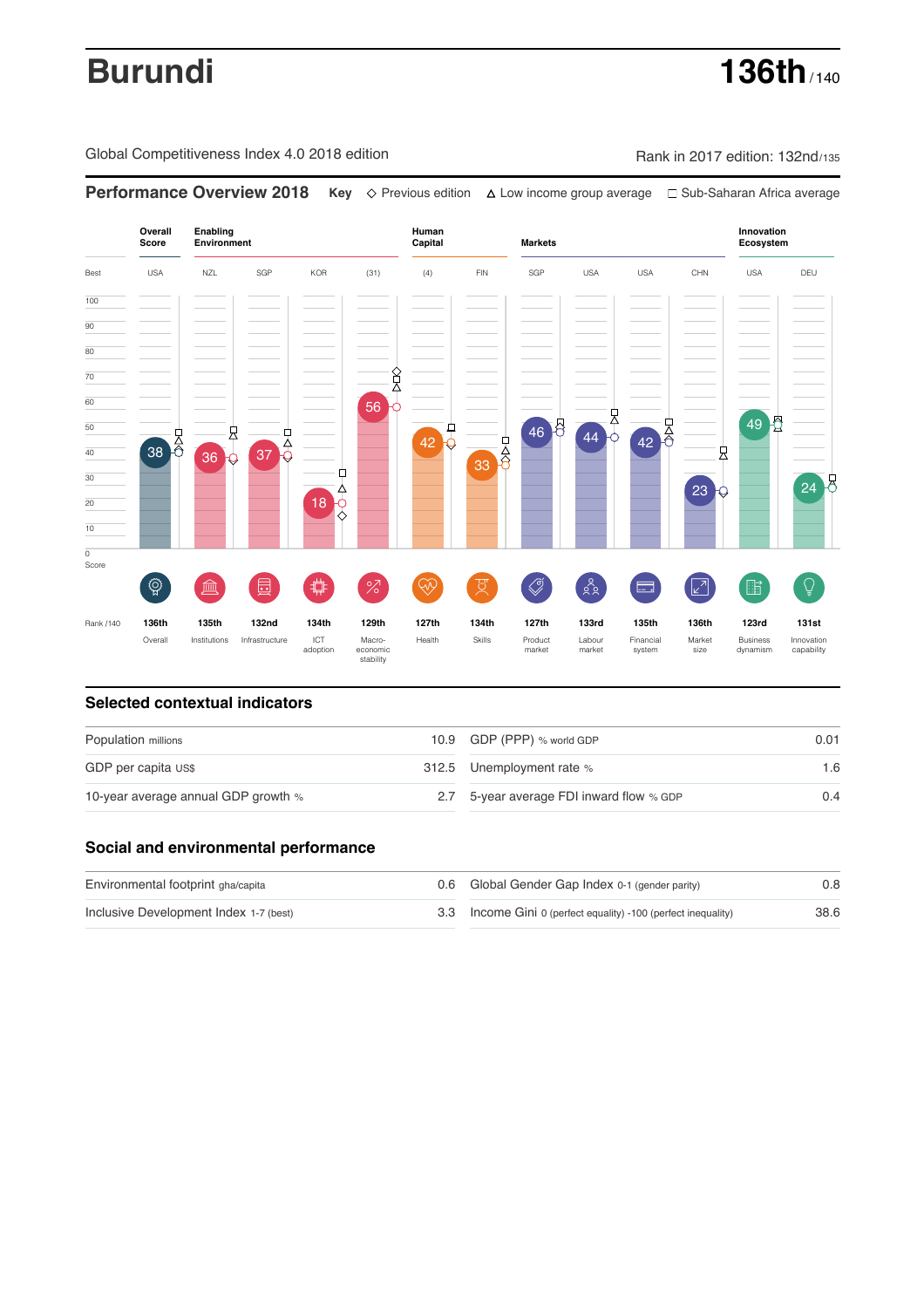# **Burundi 136th**/140

| <b>Index Component</b>                                                                   | Value       | Score *              | Rank/140 | <b>Best Performer</b>       |
|------------------------------------------------------------------------------------------|-------------|----------------------|----------|-----------------------------|
| 無<br>Pillar 1: Institutions 0-100 (best)                                                 |             | $36.3$ ^             | 135      | <b>New Zealand</b>          |
| 1.01 Organized crime 1-7 (best)                                                          | 3.8         | $46.3 =$             | 119      | Finland                     |
| 1.02 Homicide rate /100,000 pop.                                                         | 6.0         | 81.3 $\sqrt{ }$      | 96       | Multiple (9)                |
| 1.03 Terrorism incidence 0 (very high) -100 (no incidence)                               | 91.3        | $91.3$ ↑             | 121      | Multiple (24)               |
| 1.04 Reliability of police services 1-7 (best)                                           | 3.0         | $33.6 =$             | 125      | Finland                     |
| 1.05 Social capital 0-100 (high)                                                         | 35.2        | 35.2 $\uparrow$      | 132      | Australia                   |
| 1.06 Budget transparency 0-100 (best)                                                    | 19.2        | $19.2 =$             | 132      | Multiple (2)                |
| 1.07 Judicial independence 1-7 (best)                                                    | 2.3         | $20.9 =$             | 131      | Finland                     |
| 1.08 Efficiency of legal framework in challenging regulations 1-7 (best)                 | 2.6         | $27.0 =$             | 116      | Finland                     |
| 1.09 Freedom of the press 0-100 (worst)                                                  | 55.3        | 44.7 ↑               | 131      | Norway                      |
| 1.10 Burden of government regulation 1-7 (best)                                          | 3.1         | $34.3 =$             | 98       | Singapore                   |
| 1.11 Efficiency of legal framework in settling disputes 1-7 (best)                       | 3.0         | $32.8 =$             | 107      | Singapore                   |
| 1.12 E-Participation Index 0-1 (best)                                                    | 0.31        | $30.9$ 1             | 124      | Multiple (3)                |
| 1.13 Future orientation of government 1-7 (best)                                         | 3.2         | $36.1 =$             | 104      | Singapore                   |
| 1.14 Incidence of corruption 0-100 (best)                                                | 22.0        | 22.0 $\uparrow$      | 131      | New Zealand                 |
| 1.15 Property rights 1-7 (best)                                                          | 3.0         | $33.8 =$             | 133      | Finland                     |
| 1.16 Intellectual property protection 1-7 (best)                                         | 3.2         | $36.0 =$             | 128      | Finland                     |
| 1.17 Quality of land administration 0-30 (best)                                          | 4.5         | $15.0 =$             | 135      | Singapore                   |
| 1.18 Strength of auditing and reporting standards 1-7 (best)                             | 3.7         | $45.4 =$             | 121      | Finland                     |
| 1.19 Conflict of interest regulation 0-10 (best)                                         | 5.7         | $57.0 =$             | 65       | Multiple (2)                |
| 1.20 Shareholder governance 0-10 (best)                                                  | 3.0         | $30.0 =$             | 131      | Kazakhstan                  |
| 囩                                                                                        |             | 36.6 ↑               | 132      |                             |
| Pillar 2: Infrastructure 0-100 (best)                                                    |             |                      |          | Singapore                   |
| 2.01 Road connectivity index 0-100 (best)                                                | 40.2<br>3.0 | $40.2 =$<br>$32.7 =$ | 113      | <b>United States</b>        |
| 2.02 Quality of roads 1-7 (best)                                                         |             |                      | 114      | Singapore                   |
| 2.03 Railroad density km of roads/square km                                              | n/a         | n/a                  | n/a      | Multiple (20)               |
| 2.04 Efficiency of train services 1-7 (best)                                             | 2.1         | $18.6 =$             | 114      | Switzerland                 |
| 2.05 Airport connectivity score                                                          | 205.6       | 6.2 $\uparrow$       | 136      | Multiple (8)                |
| 2.06 Efficiency of air transport services 1-7 (best)                                     | 2.9         | $31.3 =$             | 132      | Singapore                   |
| 2.07 Liner Shipping Connectivity Index 0-157.1 (best)                                    | n/a         | n/a                  | n/a      | Multiple (4)                |
| 2.08 Efficiency of seaport services 1-7 (best)                                           | 2.6         | $27.2 =$             | 118      | Singapore                   |
| 2.09 Electrification rate % pop.                                                         | 10.0        | 10.0 $\uparrow$      | 138      | Multiple (66)               |
| 2.10 Electric power transmission and distribution losses % output                        | n/a         | 77.0 ↓               | n/a      | Multiple (9)                |
| 2.11 Exposure to unsafe drinking water % pop.                                            | 45.1        | 56.1 $\uparrow$      | 136      | Multiple (23)               |
| 2.12 Reliability of water supply 1-7 (best)                                              | 3.3         | $38.9 =$             | 118      | Switzerland                 |
| ₽<br>Pillar 3: ICT adoption 0-100 (best)                                                 |             | 18.4 $\uparrow$      | 134      | Korea, Rep.                 |
| 3.01 Mobile-cellular telephone subscriptions /100 pop.                                   | 54.5        | 45.4 ↑               | 134      | Multiple (68)               |
| 3.02 Mobile-broadband subscriptions /100 pop.                                            | 17.2        | n/a                  | 128      | <b>United Arab Emirates</b> |
| 3.03 Fixed-broadband Internet subscriptions /100 pop.                                    | 0.0         | $0.1 +$              | 137      | Switzerland                 |
| 3.04 Fibre Internet subscriptions /100 pop.                                              | 0.0         | n/a                  | 109      | Korea, Rep.                 |
| 3.05 Internet users % pop.                                                               | 5.2         | $5.2$ ↑              | 139      | Iceland                     |
| <sup>%</sup> Pillar 4: Macroeconomic stability 0-100 (best)                              |             | 56.5 $\sqrt{ }$      | 129      | Multiple (31)               |
| 4.01 Inflation annual % change                                                           | 11.1        | 80.3 $\sqrt{ }$      | 125      | Multiple (74)               |
| 4.02 Debt dynamics 0-100 (best)                                                          | 32.7        | $32.7 +$             | 134      | Multiple (36)               |
| ųÿ<br>Pillar 5: Health 0-100 (best)                                                      |             | 42.2 ↑               | 127      | Multiple (4)                |
| 5.01 Healthy life expectancy years                                                       | 53.5        | 42.2 ↑               | 126      | Multiple (4)                |
| 섯<br>Pillar 6: Skills 0-100 (best)                                                       |             | 32.9 $\sqrt{ }$      | 134      | <b>Finland</b>              |
| 6.01 Mean years of schooling Years                                                       | 1.9         | $12.9 =$             | 137      | Finland                     |
| 6.02 Extent of staff training 1-7 (best)                                                 | 3.3         | $38.2 =$             | 125      | Switzerland                 |
| 6.03 Quality of vocational training 1-7 (best)                                           | 2.9         | $31.7 =$             | 138      | Switzerland                 |
|                                                                                          | 3.9         | $47.7 =$             | 82       | Switzerland                 |
| 6.04 Skillset of graduates 1-7 (best)<br>6.05 Digital skills among population 1-7 (best) | 2.8         | $30.7 =$             | 135      | Sweden                      |
| Ease of finding skilled employees 1-7 (best)<br>6.06                                     | 3.6         | $43.8 =$             | 107      | <b>United States</b>        |
| School life expectancy Years<br>6.07                                                     | 11.7        | $64.9 =$             | 106      | Multiple (9)                |
| 6.08 Critical thinking in teaching 1-7 (best)                                            | 2.8         | $29.6 =$             | 117      | <b>United States</b>        |
|                                                                                          | 49.7        | $0.8 +$              | 133      |                             |
| 6.09 Pupil-to-teacher ratio in primary education Ratio                                   |             |                      |          | Multiple (6)                |